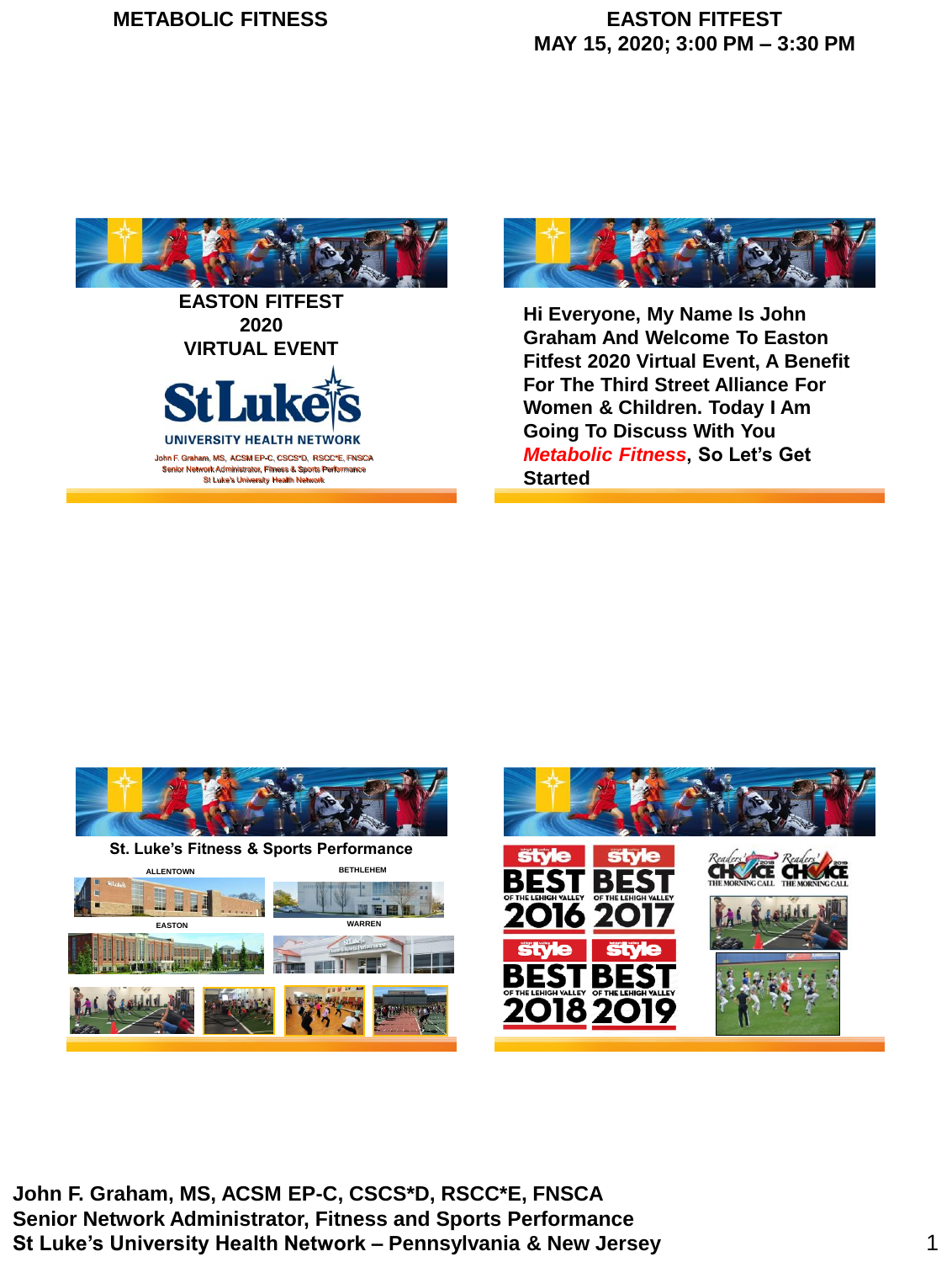

**St Luke's Fitness & Sports Performance What Is Your Approach To Fitness Clients**

**St. Luke's Fitness and Sports Performance strives to be the leader in individual and group fitness, sports performance, health and chronic disease & disability management through exercise throughout the Greater Lehigh Valley Region & beyond.**



- **1. When You See An Obese Participant Who's Clearly Self-Conscious About Being In The Gym, Do You Make Eye Contact, Smile & Say: Hello, How Is Your Workout Going & Can I Help You?**
- **2. When You See A Senior Or Chronic Disease Participant Who Clearly Doesn't Know How To Use An Exercise Piece, Do You Walk Over & Offer A Supportive Hand?**
- **3. When You See That Inexperienced Participant Who Is Trying To Mimic What They Saw You Teaching Another Participant, Do You Help Them?**



**Which One Is Your Client**



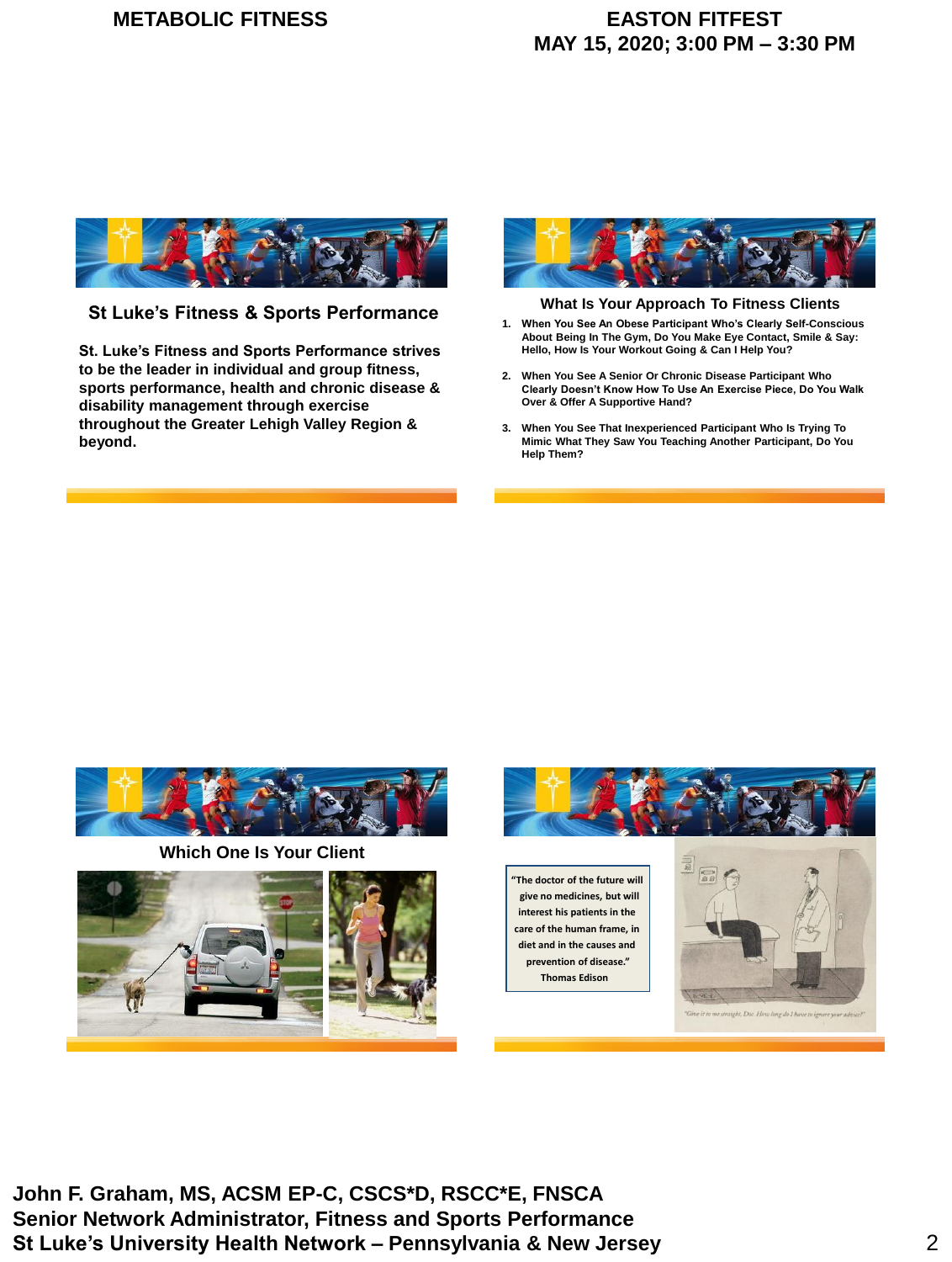# **METABOLIC FITNESS EASTON FITFEST**

# **MAY 15, 2020; 3:00 PM – 3:30 PM**



**Chronic Disease & Disability**

- **1.Approximately 50% Of All U.S. Adults Have At Least One Chronic Disease Or Disability. 25% Have Two Or More.**
- **2.Obesity (BMI>30) Is Now Diagnosed In More Than 1/3 Of Adults & 17% Of Children From 2 – 19 Years Of Age.**
- **3.12% Of U.S. Adults Are Diagnosed With Diabetes & Another 37% Are Diagnosed With Prediabetes.**



**Lifestyles** Definition of Low-Risk Versus High-Risk Lifestyles Table 4.1 Lifestyle com Low risk High risk 30 min or more, 5 days per week<br>(optimally 4-7 h per week) of aerobic<br>exercise; 2-3 h per week of resistance<br>training; regular flexibility exercise **Exercise habits** Sedentary (no regular physical activity o exercise<sup>1</sup> Low fat, high fiber, higher fish intake, low<br>meat intake, moderate nut intake, high<br>intake of fruits and vegetables, low-<br>glycemic whole grains and legumes, and<br>low-fat dairy High fat, low fiber, high in cholesterol,<br>meats, and high-fat dairy, low in fish, low<br>intake of fruits and vegetables, high-<br>glycemic whole grains Diet quality Smoking Nontobacco use Uses tobacco, 1 pack/day BMI (body mass index) 18.9-24.9  $>30$ Alcohol intake (no. of drinks) 1/day in women, 1-2 in men 0 or 3+ per day References: (60, 124, 173)



**Inactivity and Causes**

- **1. Only 15-20% of adults above 18 exercise regularly, resulting in greater incidence of chronic disease and increasing costs associated with health care.**
- **2. Inactivity arises from both individual and societal origins.**



**Societal Causes of Inactivity**

- **1. Technological advances that reduce work**
- **2. Shift in occupational duties to require less physical exertion**
- **3. Change in community development to urban sprawl instead of smaller, selfcontained communities**

*(continued)*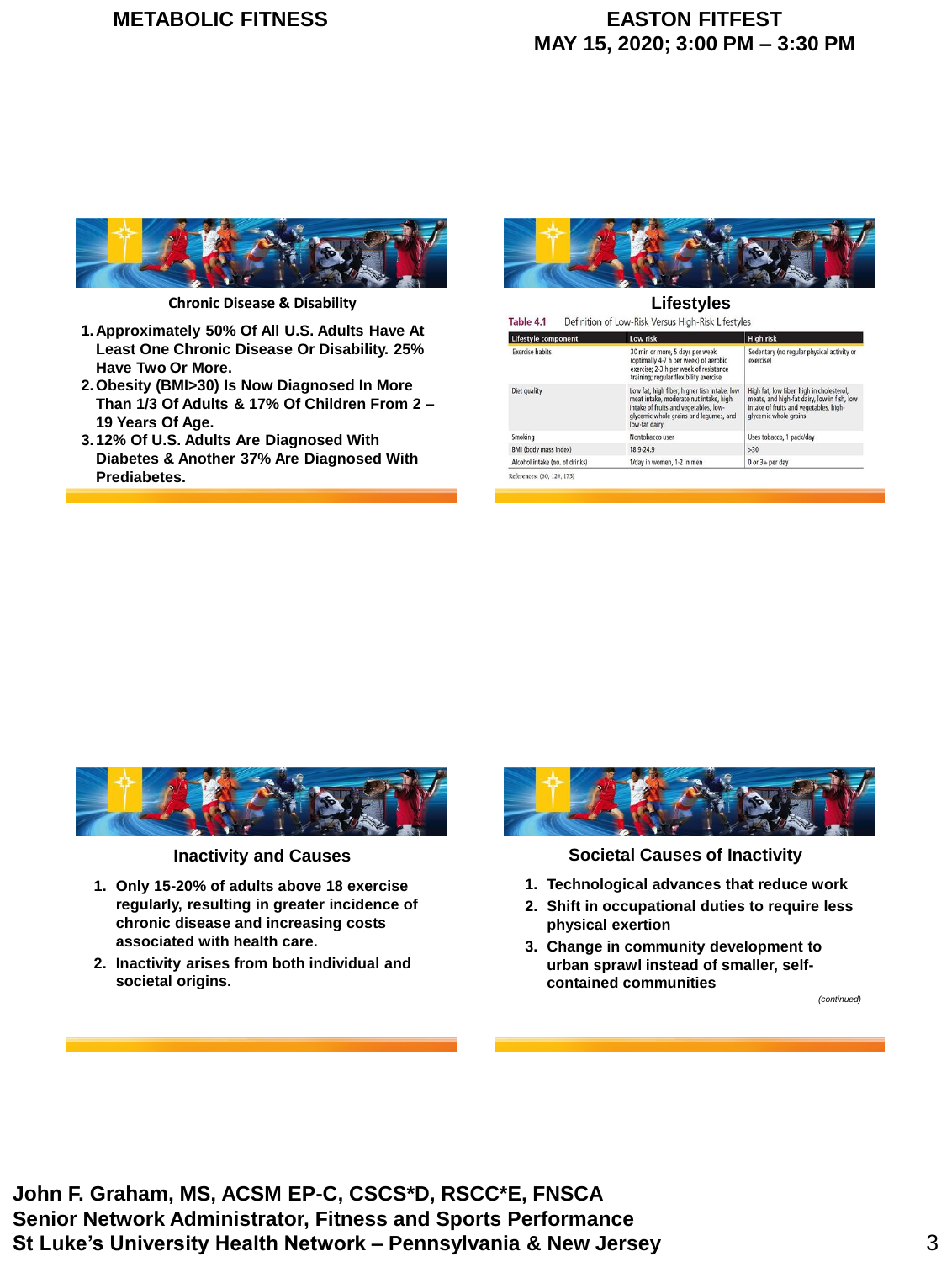

**Societal Causes of Inactivity** *(continued)*

- **4. Increase in percentage of population over the age of 65; these individuals are usually less active**
- **5. Reduced outdoor play in public schools**



**Individual Causes of Inactivity**

- **1. Perceived lack of time or convenience**
- **2. Lack of motivation or interest**
- **3. Lack of personal management skills or support systems**
- **4. Perceived lack of suitable resources**
- **5. Limitations from physical disability or chronic disease**



### **Program For Success**

### **1. Establish Starting Point**

- **A. Medical & Exercise History**
- **B. Assessment**
- **C. Establish Achievable Progressive Goals (Short-Term & Long-Term) 2. Define Progressions**
- **A. Ensure Client Follows Progressions**
- **3. Outcomes Driven**
- **A. Measure Outcomes Consistently**
	- **B. Accomplish Each Goal Established Before Progressing**
	- **C. Never Lose Focus On Long-Term Objective**



|               | <b>HEALTH A EXERCISE OUESTIONNAIDE</b>                                                                                                                                                                                         | Have you been seen by a shouldan for a contribue, psychological or sensory disease or                                                    |
|---------------|--------------------------------------------------------------------------------------------------------------------------------------------------------------------------------------------------------------------------------|------------------------------------------------------------------------------------------------------------------------------------------|
| <b>MARINE</b> |                                                                                                                                                                                                                                | $\mathcal{F}$<br>disability (briefindual Disability, Alabermer's Disease, Mental Brens, Stress & Analely                                 |
|               | G-MD<br>(First)<br><b>Children</b>                                                                                                                                                                                             | Disceller, Hearing Impairment, Visual Impairment, Concussion!7                                                                           |
| ADDNESSE      |                                                                                                                                                                                                                                | If so, explain. The contract of the contract of the contract of the contract of                                                          |
|               | (Street)<br><b>COM</b><br>CENA                                                                                                                                                                                                 |                                                                                                                                          |
| <b>SENDER</b> | AGE.<br>DATE OF BIRTH                                                                                                                                                                                                          | Have you ever any sumport procedures?<br>If so, explain. The contract of the contract of the contract of the contract of the contract of |
| PHONE         |                                                                                                                                                                                                                                |                                                                                                                                          |
| YES NO        | PART 1 - HEALTH & MEDICAL HISTORY                                                                                                                                                                                              | Do you currently have or have you ever experienced an orihonedo intury? If so, explain,                                                  |
|               | Have you been seen by a strugglan for a candiguascular disease or disability. (Myocardial                                                                                                                                      |                                                                                                                                          |
|               | Infantion, Corpoany Arlery Bygass Graft, Angera, Atrial Pitelbaban, Pacemaker, Valuater                                                                                                                                        | Are you presently taking any medications?                                                                                                |
|               | Head Disease, Chronic Heart Failure, Cardiac Transcient, Hyperbencon, Peripheral Arleny                                                                                                                                        |                                                                                                                                          |
|               | Disease, Annuncensit                                                                                                                                                                                                           |                                                                                                                                          |
|               | ET date, when dealers, and the contract of the contract of the contract of the contract of the contract of the contract of the contract of the contract of the contract of the contract of the contract of the contract of the | Do you have a family hostery of diabetes or heart disease?<br><b>Barrows</b>                                                             |
|               |                                                                                                                                                                                                                                | Do you often feet faird or have spells of severe discovers(7)                                                                            |
|               | Have you been see by a physician for a publishary disease or disability (Chronic)<br>Obstructive Publishary Disease, Chronic Resinctive Publishary Disease, Asthma, Cystic                                                     |                                                                                                                                          |
|               | Fibrosis, Luna Transplantator(7)                                                                                                                                                                                               | Do you experience extreme breathboughess after relid exection, such as walking up a flood<br><b>Contract Contract</b>                    |
|               | ET data, medidaten, et al. et al. et al. et al. et al. et al. et al. et al. et al. et al. et al. et al. et al.                                                                                                                 | of states?<br>1. Are you a smoker?                                                                                                       |
|               |                                                                                                                                                                                                                                |                                                                                                                                          |
|               | Have you been seen by a strugglantsr a metabolic disease (Hubertosterga, End Stage)                                                                                                                                            | PART II - EXERCISE HISTORY & GOALS                                                                                                       |
|               | Metabolo Disease, Diabetes, Obesty, Francis                                                                                                                                                                                    | Ann you a requise executive? Yes No. 1996 West, what type of executive?                                                                  |
|               |                                                                                                                                                                                                                                |                                                                                                                                          |
|               |                                                                                                                                                                                                                                | Tons it been since you executed?                                                                                                         |
|               | Have you been seen by a strugglants in an immunitionial or hematological disorder or                                                                                                                                           | What are your goals for your execute program?                                                                                            |
|               | disability (cancer, Acquired Instrume Debutency Syndhistie, Abdominat Organ Transplant,                                                                                                                                        | What body oad areas, if any would you the to concentrate on?                                                                             |
|               | Chronic Fallous Syndrome, Fibronyabile, Anerica, Beeding & Chilling Disorders ??                                                                                                                                               |                                                                                                                                          |
|               | If no, mephanic contract the contract of the contract of the contract of the contract of the contract of                                                                                                                       | Mow musch tanke is available weekly for you to devote to reachers your fitness coats?                                                    |
|               | Have you been seen by a physician for an orihopedic disease or disability (Arthritis, Lower                                                                                                                                    |                                                                                                                                          |
|               | Back Pam, Syndrome, Oldecocross, Lower Limb Ampubator (7)                                                                                                                                                                      | <b>Storydare of Apolloant</b><br><b>Sales</b>                                                                                            |
|               |                                                                                                                                                                                                                                |                                                                                                                                          |
|               |                                                                                                                                                                                                                                | <b>Zoonstare of Instructor</b><br><b>Sales</b>                                                                                           |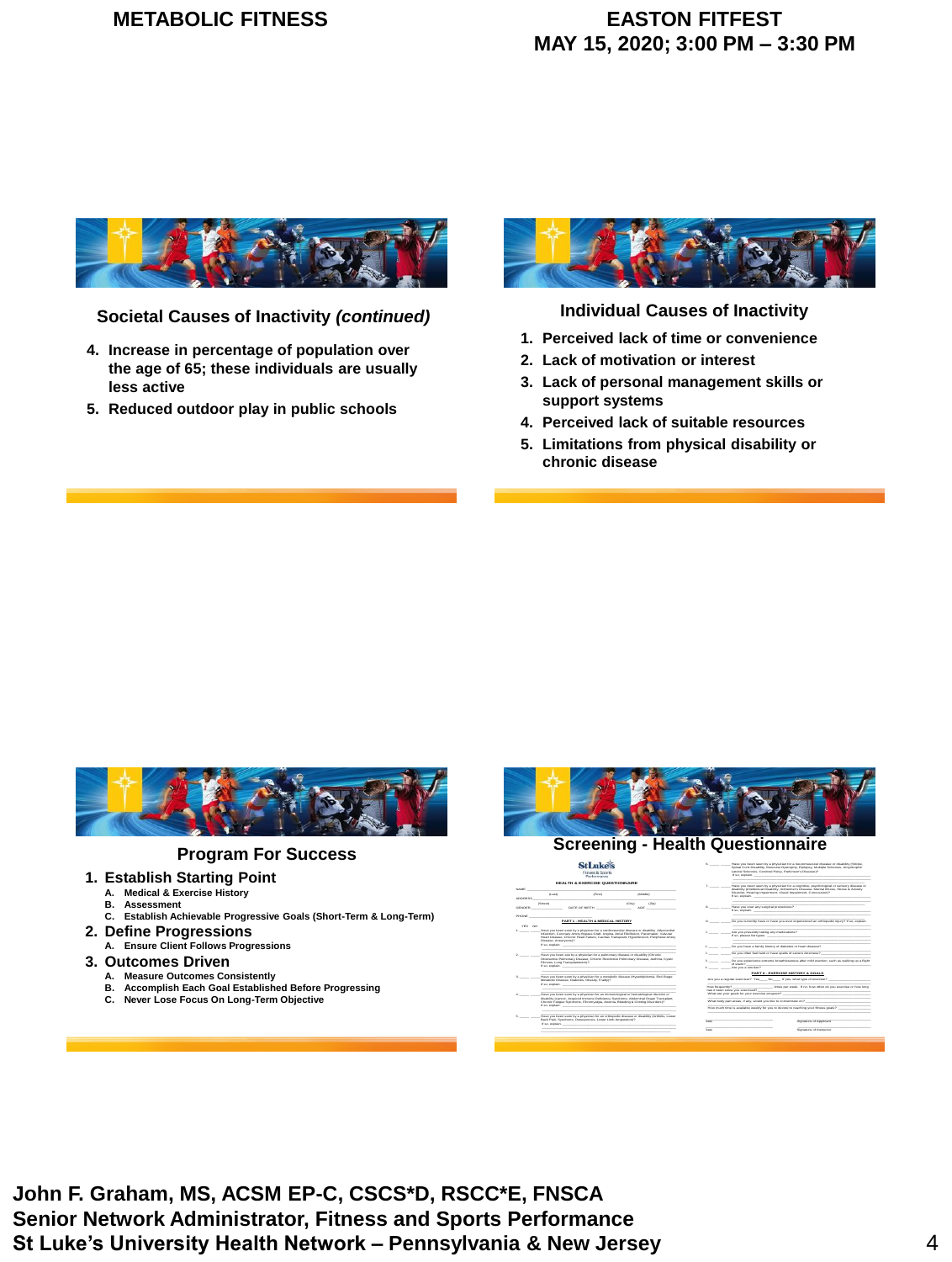

### **Metabolic Fitness**

- 1. Metabolic Training combines higher intensity, multiple muscle group strength and metabolic intervals with cardiovascular training to produce maximum gains in muscle development, strength, and cardiovascular improvement.
- 2. Hybrid of Anaerobic Strength Training & Aerobic Cardiovascular Training.<br>2. Strength Training Segments involves the use of a series of strength base
- Strength Training Segments involves the use of a series of strength-based exercises with little rest between. Metabolic Training should maximize muscle stimulation. 4. Cardiovascular Training incorporates a series of sustained Bodyweight Exercises
- performance in the condition of 30 Seconds with short rest periods between.





### **What Is Included In Metabolic Training:**

- 1. Metabolic Training Uses Large Muscle Groups through the use of Structural & Compound Exercises.
- 2. Metabolic Training Involves Higher Intensity Exercise that incorporates vigorous exercise with short rest intervals.
- 3. Repetitions should be performed at a faster tempo while maintaining proper form.
- 4. Resistances should be lifted in such a manner that the concentric phase (muscle shortening) is performed explosively while the eccentric phase (muscle lengthening) is performed somewhat slower with proper form being stressed at both ends of the movement.



### **Metabolic Training Benefits:**

- 1. Increased Caloric Burn During Exercise
- 45 60 Minute Session can be as burn as many as 600 750 Calories. 2. Increased Caloric Burn Post-Exercise
- Increased metabolic rate post exercise between 10% 25% for up to 48 Hours.
- 3. Increased Muscle Development By utilizing Higher Volume Strength Training (>10 Repetitions/Exercise) with brief rest periods maximal muscle development can occur.
- 4. Improved Cardiovascular Fitness Because of the short rest intervals between exercises your heart rate will remain in your target zone and cardiovascular benefit will occur throughout the workout.



### **Ways To Maintain Variety In Workouts**

- 1. Change The Duration Increase the Exercise Activity Time will maintaining short rest intervals
- 2. Change The Exercise Change the Exercise or provide an alternative version of an exercise.
- 3. Change The Resistance Adjust the workload being utilized during the workout.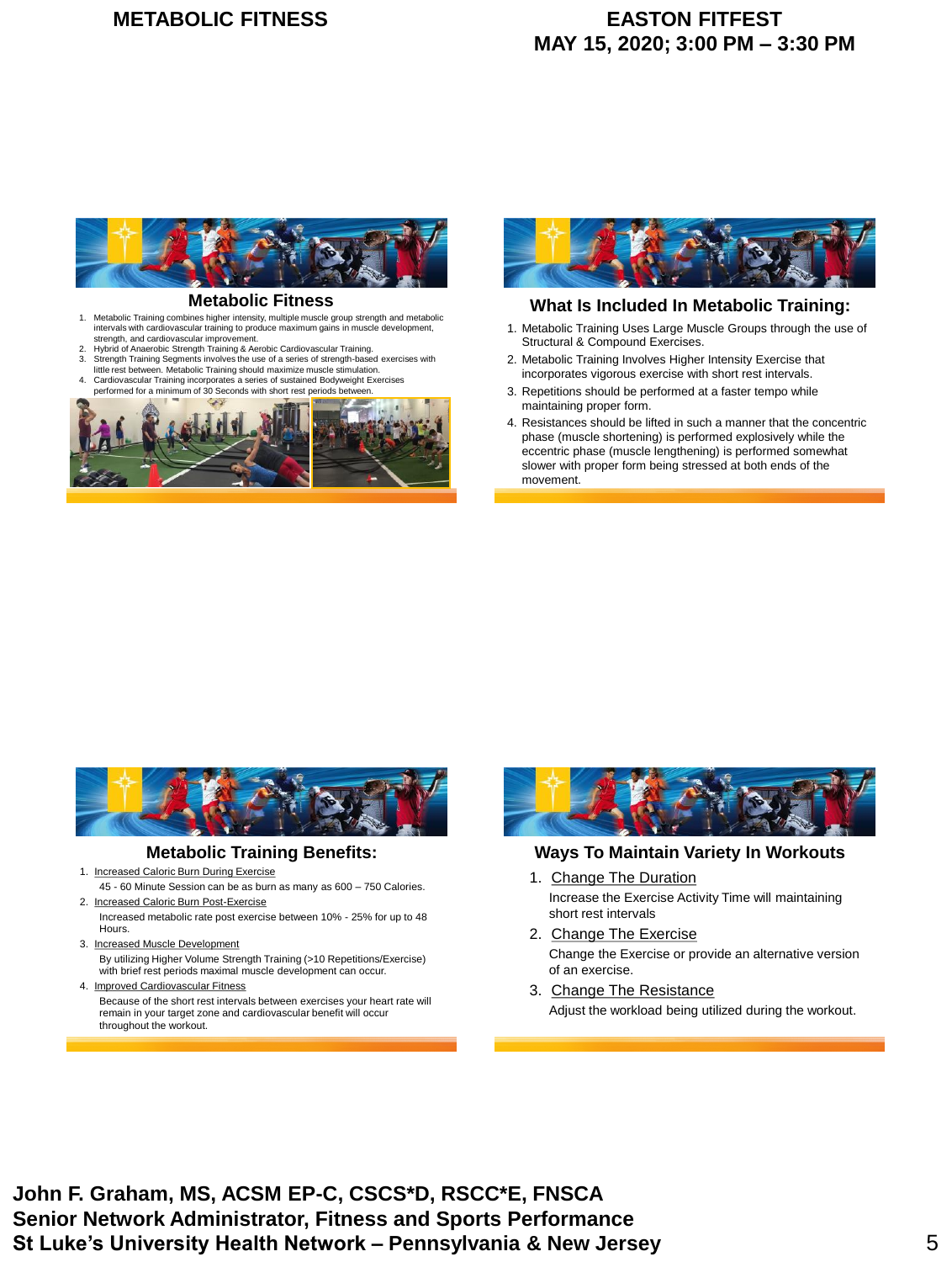# **METABOLIC FITNESS EASTON FITFEST**

# **MAY 15, 2020; 3:00 PM – 3:30 PM**



**Importance Of Rest**

- 1. Vigorous Exercise requires rest between sessions.
- 2. Provide a day's rest in between sessions by doing active recovery exercise with low intensity activities (Yoga, Walking/Light Jogging, Lower Intensity Stationary Cycling or Bike Ride).



### **12 Best Weight Exercises**

- 1. Hang Clean Total Body
- 2. Dumbbell Squat Lower Body
- 3. Dumbbell Lunge Lower Body
- 4. Dumbbell Single-Leg Straight Leg Deadlift Lower Body
- 5. Dumbbell Bench Press Upper Body
- 6. Dumbbell One-Arm Row Upper Body
- 7. Dumbbell Lateral Raise Upper Body
- 8. Dumbbell Alt Arm Curl Upper Body 9. Dumbbell Triceps Kickbacks – Upper Body
- 
- 10. Front Plank Core 11. Side Plank – Core
- 12. Bird Dog Core



- 5. Push-Up Upper Body
- 6. Pull-Up Upper Body
- 7. Lateral Raise Upper Body
- 8. Inverted Body Weight Bicep Curl Upper Body
- 9. Dips Upper Body
- 10.Front Plank Core
- 11.Side Plank Core
- 12.Bird Dog Core

**StLuke's Metabolic Fitness - Individual**



**StLuke's**